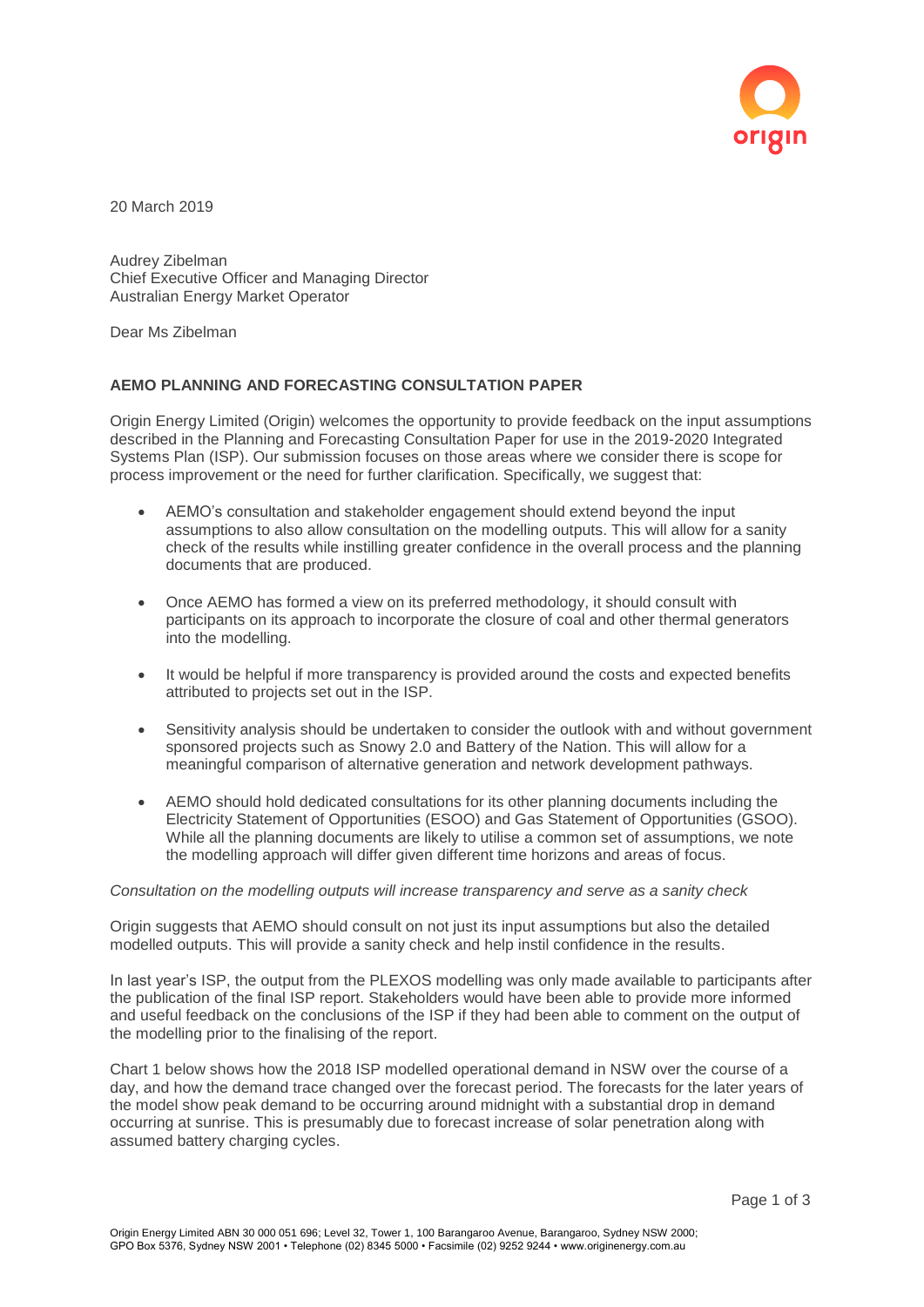

The demand trace modelled from these assumptions is extreme in its shape, and thus unlikely to eventuate.

If stakeholders had the opportunity to provide feedback on the details of the model last year, this issue may have been raised at the time. AEMO would have been able to revise the relevant inputs or modelling techniques which would have resulted in better outcomes for the ISP. In this instance stakeholder advice would have been helpful in ensuring reasonable outcomes were modelled.

## *More detail required on emission trajectory and thermal plant closures*

The presumed closure date for coal generators is one of the key inputs that define expectations of future investment. For example, some of the Group 1 projects identified in last year's ISP were justified on the basis of changed market conditions due to the planned closure of the Liddell power station.

The 2018 ISP assumed that coal generators would retire 50 years after their original commissioning date. The consultation paper indicates that the upcoming ISP will instead model coal retirements to meet emission policy settings. However, there is still no clarity on the emission policies or targets to be modelled, or the specifics of how these will factor into the assumptions around forecast closure dates.

Origin considers that the following factors could be considered when modelling thermal plant closure dates:

- The dates supplied by generators to AEMO, under the rule change made last year on generator closure notifications.
- Guidance from government on the appropriate carbon emissions targets along with any jurisdictional renewable energy targets.

Due to the importance of this element on the forecasts, we request there be an additional round of consultation on the thermal plant closure dates, once AEMO has developed its proposed methodology. This will allow stakeholders to correct any erroneous assumptions and thus strengthen the model and final ISP.